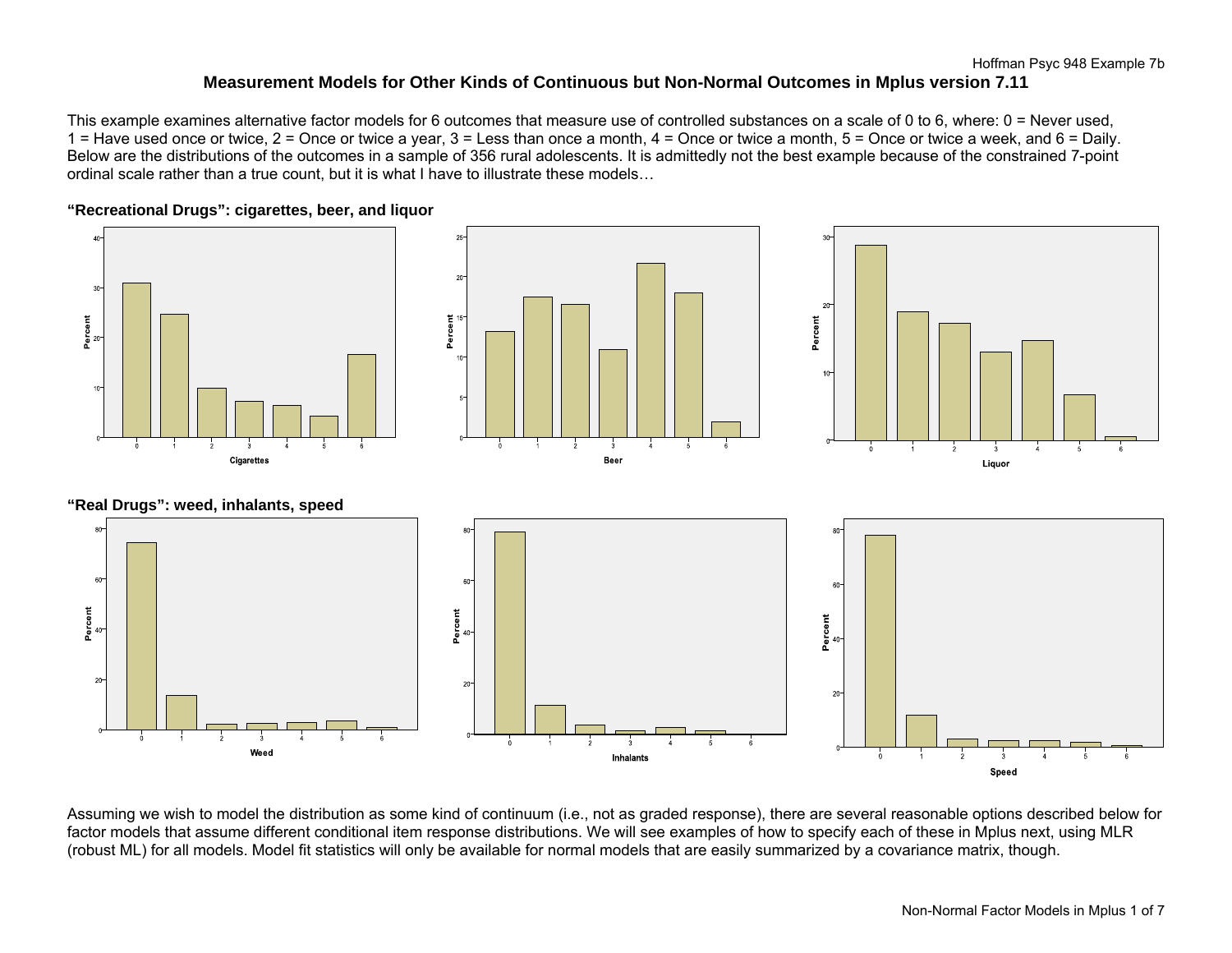### Hoffman Psyc 948 Example 7b

**Normal (regular CFA) Model:** We fit a linear model of the factor predicting the ORIGINAL item response and assume each item follows a conditionally normal distribution (i.e., the item residuals are normally distributed after controlling for the factor). The measurement model would thus include per item an intercept (the expected item response when factor = 0), a factor loading (change in item response per unit change in the factor), and a residual variance (amount of item variance not predicted by the factor). A normal model that assumes a linear relationship between the item response and the factor (i.e., an interval scaling of the response options) is not likely to be tenable for these kinds of data, but it's the most common approach. Although we can use MLR instead of ML for CFA models when item response distributions look non-normal to correct the fit statistics and standard errors accordingly, that doesn't solve the basic problem of whether it is reasonable to expect a linear relationship between the item response and the factor. The alternative models below address this latter problem.

**Poisson and Negative Binomial Models:** We fit a linear model of the factor predicting the LOG of the item response. We assume the items follow a **Poisson** distribution in which the mean is the same as the variance (a single parameter called "k"). The Poisson measurement model would thus include per item an intercept (the expected LOG of the item response when factor = 0) and a factor loading (change in the LOG of the item response per unit change in the factor), but no estimated residual variance (because it is determined by the conditional mean). In the closely related **Negative Binominal** model, we add to the Poisson model a scaling factor "α" that allows the residual variance to exceed the mean (called "over-dispersion"), such that the new variance = k(1+kα). In Mplus we can test if the scaling factor is different than 0 (because 0=Poisson), and thus we could do a nested model comparison as to whether a Negative Binominal fits better than a Poisson for each item response. These models works well for integer count data that can't be negative or data that are skewed, but they run into problems if the over-dispersion is caused by an excess of zeros. The alternative models below address this extra-zero problem.

**Zero-Inflated Poisson (ZIP) or Zero-Inflated Negative Binomial (ZINB):** These models specify two underlying distributions in the observed item responses: "structural zeros" and "non-structural zeros" (includes expected zeros based on regular Poisson or negative binomial distributions). A structural zero would never do any of the behaviors in question, whereas an expected zero (who belongs in the regular distribution) might do the general behavior, just not that particular item (e.g., zero for use of speed but non-zero for use of weed). We can potentially fit a factor model to each part of the distribution. The structural zero measurement model would have a linear model of the factor predicting the LOGIT of being a structural zero (so the "higher category" being predicted is the structural zero as 1). The structural zero factor model would thus estimate thresholds (expected LOGIT of being a non-structural zero if the factor = 0) and factor loadings (change in the LOGIT of being a structural zero per unit change in the factor). The non-structural-zero measurement model would have a linear model of its factor predicting the LOG of the item response, and the ZINB would again have an added scaling parameter for over-dispersion. Thus the nonstructural-zero measurement model would estimate intercepts (expected LOG of item response if factor = 0) and factor loadings (change in LOG of item response per unit change in factor). Just as the Poisson is nested within the Negative Binomial (tests if the scaling parameter for extra residual variance is needed), the ZIP is nested within the ZINB. In addition, the AIC and BIC can be compared between the Poisson and ZIP, or between the Negative Binomial and ZINB, to see if the zero-inflation parameters are helpful. It is not required to have a factor for the inflation, but one can do so in Mplus (very hard to estimate). However, the interpretation of two kinds of zeros can be confusing, and so the alternative models below address the issue of excess zeros more directly.

**Negative Binomial Hurdle and Two-Part Models:** Rather than trying to distinguish "structural zeros" from "non-structural zeros", these models simply split each observed item response into two new variables: "0 vs. something", and "how much if not 0". The models differ in how they accomplish this same idea. The **negative binomial hurdle model** for "0 vs. something" uses "0" as what is predicted. Thus, the measurement model for the "not 0 vs. 0" part would have a linear model of its factor predicting the LOGIT of being a 0. It thus estimates a threshold (expected LOGIT of not being 0 if factor = 0) and a factor loading (expected change in the LOGIT of being a 0 per unit change in the factor). The negative binomial hurdle measurement model for the "not 0" part would have a linear model of its factor predicting the LOG of the item response past 0 (a zero-truncated distribution). It thus estimates an intercept (expected LOG of the nonzero item response if factor = 0), a factor loading (expected change in the LOG of the non-zero item response per unit change in the factor), and a scaling parameter for the over-dispersion of the residual variance. **The two-part model** for the "0 vs. something" uses "something" as what is predicted. Thus, the measurement model for the "0 vs. not 0" part would have a linear model of its factor predicting the LOGIT of being not 0. It thus estimates a threshold (expected LOGIT of being 0 if factor = 0) and a factor loading (expected change in the LOGIT of being not 0 per unit change in the factor). The two-part measurement model for the "not 0" part would have a linear model of its factor predicting the LOG of the item response past 0. It thus estimates an intercept (expected LOG of the non-zero item response if factor = 0), a factor loading (expected change in the LOG of the non-zero item response per unit change in the factor), and a residual variance. The "not 0" model uses a LOG transformation by default, but other transformations (including none) are available as well.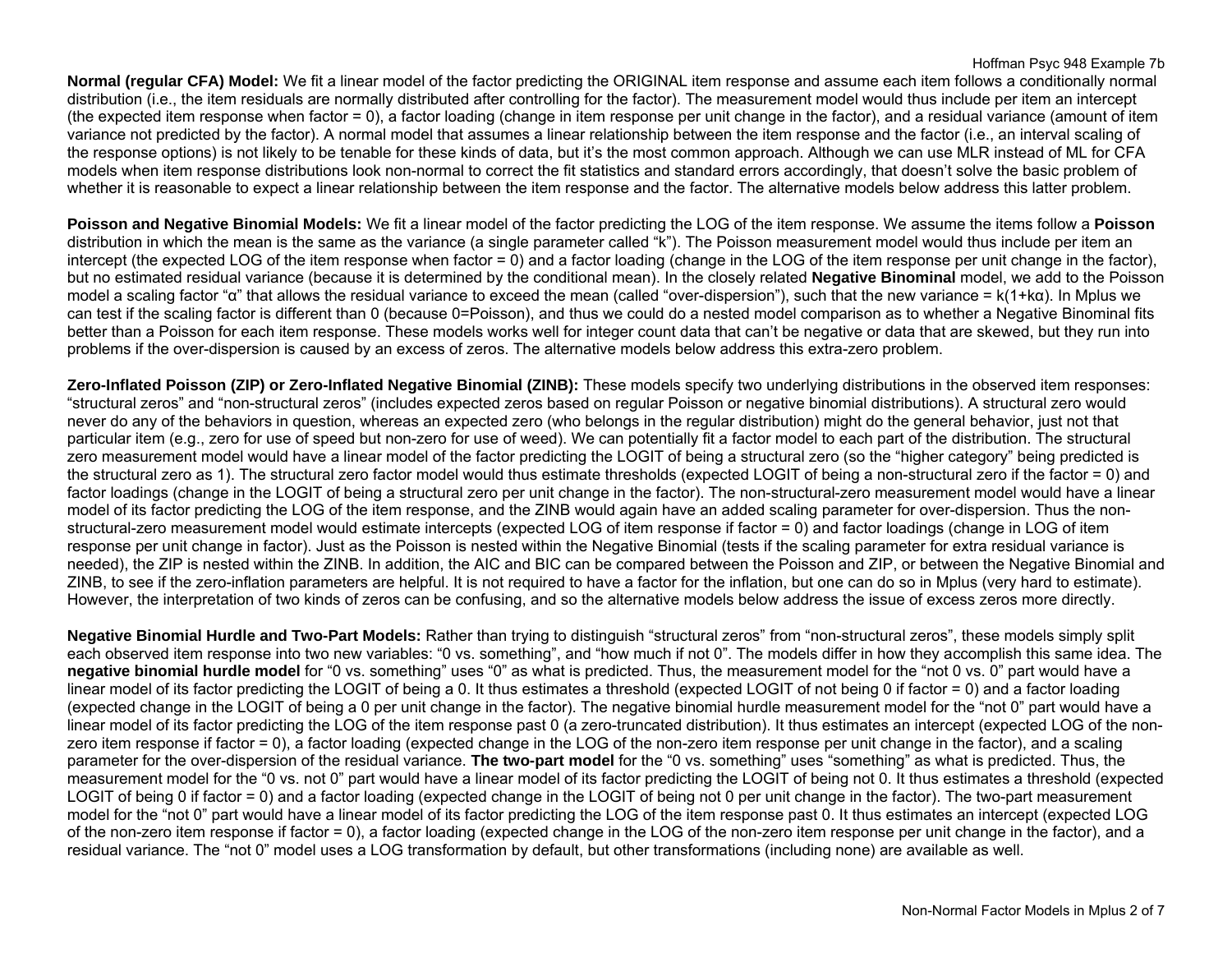**Here is one alternative: (1) Normal CFA model with Robust ML** 

| TITLE:<br>Model 1: Normal Response Distribution                      | MODEL RESULTS           |                                                                     |       |                     |            |
|----------------------------------------------------------------------|-------------------------|---------------------------------------------------------------------|-------|---------------------|------------|
| DATA:<br>FILE IS deviance.dat;                                       |                         |                                                                     |       |                     | Two-Tailed |
|                                                                      |                         | Estimate                                                            |       | $S.E.$ Est./ $S.E.$ | P-Value    |
| <b>VARIABLE:</b><br>NAMES ARE<br>cig beer liquor weed inhale speed;  |                         | FACTOR LOADINGS: CHANGE IN ACTUAL Y PER SD CHANGE IN FACTOR         |       |                     |            |
| USEVARIABLES ARE cig beer liquor weed inhale speed;                  | <b>REC</b><br><b>BY</b> |                                                                     |       |                     |            |
| MISSING ARE .;                                                       | CIG                     | 1.179                                                               | 0.115 | 10.267              | 0.000      |
| ! No extra code here means we assume each item response is normal    | <b>BEER</b>             | 1.561                                                               | 0.062 | 25.195              | 0.000      |
|                                                                      | LIQUOR                  | 1.359                                                               | 0.066 | 20.667              | 0.000      |
|                                                                      |                         |                                                                     |       |                     |            |
| <b>ANALYSIS:</b><br>ESTIMATOR IS MLR;                                | <b>DRUG</b><br>BY       |                                                                     |       |                     |            |
| <b>OUTPUT:</b><br>RESIDUAL STDYX;                                    | WEED                    | 1.037                                                               | 0.121 | 8.582               | 0.000      |
|                                                                      | <b>INHALE</b>           | 0.805                                                               | 0.096 | 8.412               | 0.000      |
| <b>MODEL:</b>                                                        | SPEED                   | 0.857                                                               | 0.096 | 8.930               | 0.000      |
| ! Factor loadings all estimated                                      |                         |                                                                     |       |                     |            |
| Rec BY cig* beer* liquor*;                                           |                         | CORRELATION BETWEEN KINDS OF DRUG USE                               |       |                     |            |
| Drug BY weed* inhale* speed*;                                        | REC.<br>WITH            |                                                                     |       |                     |            |
| ! Intercepts all estimated                                           | <b>DRUG</b>             | 0.613                                                               | 0.051 | 12.110              | 0.000      |
| [cig* beer* liquor* weed* inhale* speed*];                           |                         |                                                                     |       |                     |            |
| ! Residual variances all estimated                                   |                         | EXPECTED ACTUAL Y WHEN FACTOR IS 0                                  |       |                     |            |
| cig* beer* liquor* weed* inhale* speed*;                             | Intercepts              |                                                                     |       |                     |            |
| ! Factor mean=0 and variance=1 for identification, factors correlate | CIG                     | 2.126                                                               | 0.116 | 18.257              | 0.000      |
| [Rec@0 Drug@0]; Rec@1 Drug@1; Rec WITH Drug*;                        | <b>BEER</b>             | 2.726                                                               | 0.093 | 29.221              | 0.000      |
|                                                                      | LIOUOR                  | 1.886                                                               | 0.088 | 21.486              | 0.000      |
|                                                                      | WEED                    | 0.593                                                               | 0.070 | 8.487               | 0.000      |
| 19<br>Number of Free Parameters                                      | INHALE                  | 0.431                                                               | 0.056 | 7.670               | 0.000      |
| Loglikelihood                                                        | SPEED                   | 0.468                                                               | 0.060 | 7.871               | 0.000      |
| H0 Value<br>$-3408.733$                                              |                         |                                                                     |       |                     |            |
| HO Scaling Correction Factor<br>2.0743                               |                         | Residual Variances - AMOUNT OF ITEM VARIANCE THAT IS NOT THE FACTOR |       |                     |            |
| for MLR                                                              | <b>CIG</b>              | 3.439                                                               | 0.292 | 11.757              | 0.000      |
| H1 Value<br>$-3388.791$                                              | <b>BEER</b>             | 0.658                                                               | 0.141 | 4.669               | 0.000      |
| H1 Scaling Correction Factor<br>1.8171                               | LIOUOR                  | 0.894                                                               | 0.108 | 8.282               | 0.000      |
| for MLR                                                              | WEED                    | 0.636                                                               | 0.175 | 3.628               | 0.000      |
|                                                                      |                         |                                                                     |       |                     |            |
|                                                                      | <b>INHALE</b>           | 0.462                                                               | 0.112 | 4.120               | 0.000      |
| Information Criteria                                                 | SPEED                   | 0.510                                                               | 0.118 | 4.332               | 0.000      |
| Akaike (AIC)<br>6855.466                                             |                         |                                                                     |       |                     |            |
| Bayesian (BIC)<br>6929.090                                           | STDYX Standardization   |                                                                     |       |                     |            |
| Sample-Size Adjusted BIC<br>6868.813                                 |                         |                                                                     |       |                     | Two-Tailed |
| $(n* = (n + 2) / 24)$                                                |                         | Estimate                                                            |       | $S.E.$ Est./ $S.E.$ | P-Value    |
|                                                                      |                         |                                                                     |       |                     |            |
| Chi-Square Test of Model Fit                                         | RECAMT                  | BY: CORRELATION BETWEEN ACTUAL Y AND FACTOR                         |       |                     |            |
| Value<br>33.067*                                                     | CIG                     | 0.537                                                               | 0.048 | 11.096              | 0.000      |
| Degrees of Freedom                                                   | <b>BEER</b>             | 0.887                                                               | 0.026 | 34.184              | 0.000      |
| P-Value<br>0.0001                                                    | LIOUOR                  | 0.821                                                               | 0.026 | 31.516              | 0.000      |
| Scaling Correction Factor<br>1.206                                   |                         |                                                                     |       |                     |            |
| for MLR                                                              | DRUGAMT BY              |                                                                     |       |                     |            |
|                                                                      | WEED                    | 0.793                                                               | 0.062 | 12.834              | 0.000      |
| RMSEA (Root Mean Square Error Of Approximation)                      | INHALE                  | 0.764                                                               | 0.053 | 14.322              | 0.000      |
| Estimate<br>0.094                                                    | SPEED                   | 0.768                                                               | 0.048 | 15.922              | 0.000      |
| $0.062$ $0.128$<br>90 Percent C.I.                                   |                         |                                                                     |       |                     |            |
| Probability RMSEA <= .05<br>0.014                                    | RECAMT<br>WITH          |                                                                     |       |                     |            |
|                                                                      | DRUGAMT                 | 0.613                                                               | 0.051 | 12.110              | 0.000      |
| CFI/TLI                                                              |                         |                                                                     |       |                     |            |
| CFI<br>0.947                                                         |                         |                                                                     |       |                     |            |
| TLI<br>0.900                                                         |                         |                                                                     |       |                     |            |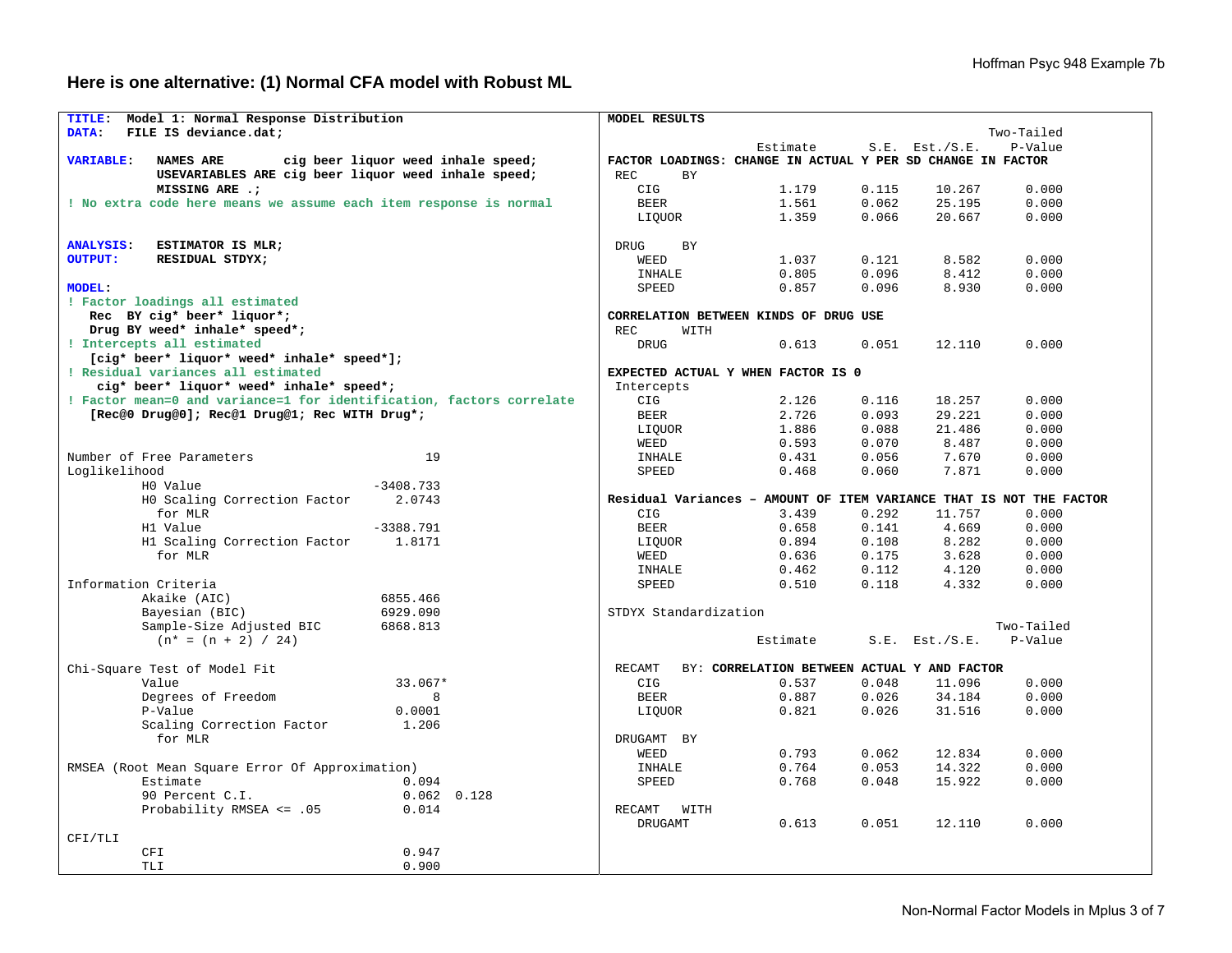# **Here are two more alternatives: (2a) Poisson Factor Model and (2b) Negative Binomial/Poisson Factor Model**

| TITLE: Model 2a: Poisson for all;                                    |                                                                       |       |                     |                                                         | Model 2b: Poisson for all; Negative Binomial for CIG only<br>TITLE:   |                            |                                                                |       |                     |                                                                              |
|----------------------------------------------------------------------|-----------------------------------------------------------------------|-------|---------------------|---------------------------------------------------------|-----------------------------------------------------------------------|----------------------------|----------------------------------------------------------------|-------|---------------------|------------------------------------------------------------------------------|
| DATA:                                                                | FILE IS deviance.dat;                                                 |       |                     |                                                         | DATA:<br>FILE IS deviance.dat;                                        |                            |                                                                |       |                     |                                                                              |
| <b>VARIABLE:</b><br><b>NAMES ARE</b>                                 |                                                                       |       |                     | cig beer liquor weed inhale speed;                      | <b>VARIABLE:</b><br>NAMES ARE<br>cig beer liquor weed inhale speed;   |                            |                                                                |       |                     |                                                                              |
|                                                                      | USEVARIABLES ARE cig beer liquor weed inhale speed;<br>MISSING ARE .; |       |                     |                                                         | USEVARIABLES ARE cig beer liquor weed inhale speed;<br>MISSING ARE .; |                            |                                                                |       |                     |                                                                              |
| ! Tells Mplus which distribution each item response should get       |                                                                       |       |                     |                                                         |                                                                       |                            | ! Tells Mplus which distribution each item response should get |       |                     |                                                                              |
| COUNT ARE cig (p) beer (p) liquor (p) weed (p) inhale (p) speed (p); |                                                                       |       |                     |                                                         |                                                                       |                            |                                                                |       |                     | COUNT ARE cig (nb) beer (p) liquor (p) weed (p) inhale (p) speed (p);        |
| ANALYSIS: ESTIMATOR IS MLR;                                          |                                                                       |       |                     |                                                         | <b>ANALYSIS:</b>                                                      |                            | ESTIMATOR IS MLR;                                              |       |                     |                                                                              |
| <b>OUTPUT:</b>                                                       |                                                                       |       |                     | RESIDUAL; ! STDYX ! standardized doesn't make any sense | <b>OUTPUT:</b>                                                        | RESIDUAL;                  |                                                                |       |                     |                                                                              |
| <b>MODEL:</b>                                                        |                                                                       |       |                     |                                                         | MODEL:                                                                |                            |                                                                |       |                     |                                                                              |
| ! Factor loadings all estimated                                      |                                                                       |       |                     |                                                         |                                                                       |                            | ! Factor loadings all estimated                                |       |                     |                                                                              |
| Rec BY cig* beer* liquor*;                                           |                                                                       |       |                     |                                                         |                                                                       |                            | Rec BY cig* beer* liquor*;                                     |       |                     |                                                                              |
| Drug BY weed* inhale* speed*;                                        |                                                                       |       |                     |                                                         |                                                                       |                            | Drug BY weed* inhale* speed*;                                  |       |                     |                                                                              |
| ! Intercepts all estimated                                           |                                                                       |       |                     |                                                         |                                                                       | ! Intercepts all estimated |                                                                |       |                     |                                                                              |
| [cig* beer* liquor* weed* inhale* speed*];                           |                                                                       |       |                     |                                                         |                                                                       |                            | [cig* beer* liquor* weed* inhale* speed*];                     |       |                     |                                                                              |
| ! Factor mean=0 and variance=1 for identification, factors correlate |                                                                       |       |                     |                                                         |                                                                       |                            |                                                                |       |                     | ! Factor mean=0 and variance=1 for identification, factors correlate         |
|                                                                      | [Rec@0 Drug@0]; Rec@1 Drug@1; Rec WITH Drug*;                         |       |                     |                                                         |                                                                       |                            | [Rec@0 Drug@0]; Rec@1 Drug@1; Rec WITH Drug*;                  |       |                     |                                                                              |
|                                                                      |                                                                       |       |                     |                                                         |                                                                       |                            |                                                                |       |                     |                                                                              |
| Number of Free Parameters<br>Loglikelihood                           |                                                                       |       | 13                  |                                                         | Loglikelihood                                                         | Number of Free Parameters  |                                                                |       | 14                  |                                                                              |
| H0 Value                                                             |                                                                       |       | $-2664.557$         |                                                         |                                                                       | H0 Value                   |                                                                |       | $-2657.992$         |                                                                              |
|                                                                      | HO Scaling Correction Factor                                          |       | 0.8884              |                                                         |                                                                       |                            | HO Scaling Correction Factor                                   |       | 0.9035              |                                                                              |
| for MLR                                                              |                                                                       |       |                     |                                                         |                                                                       | for MLR                    |                                                                |       |                     |                                                                              |
| Information Criteria                                                 |                                                                       |       |                     |                                                         |                                                                       | Information Criteria       |                                                                |       |                     |                                                                              |
| Akaike (AIC)                                                         |                                                                       |       | 5355.113            |                                                         |                                                                       | Akaike (AIC)               |                                                                |       | 5343.984            |                                                                              |
| Bayesian (BIC)                                                       |                                                                       |       | 5405.488            |                                                         |                                                                       |                            |                                                                |       | 5398.233            |                                                                              |
|                                                                      | Sample-Size Adjusted BIC                                              |       | 5364.246            |                                                         | Bayesian (BIC)<br>Sample-Size Adjusted BIC<br>5353.819                |                            |                                                                |       |                     |                                                                              |
|                                                                      | $(n* = (n + 2) / 24)$                                                 |       |                     |                                                         | $(n* = (n + 2) / 24)$                                                 |                            |                                                                |       |                     |                                                                              |
|                                                                      |                                                                       |       |                     | Two-Tailed                                              |                                                                       |                            |                                                                |       |                     | Two-Tailed                                                                   |
|                                                                      | Estimate                                                              |       | $S.E.$ Est./ $S.E.$ | P-Value                                                 |                                                                       |                            | Estimate                                                       |       | $S.E.$ Est./ $S.E.$ | P-Value                                                                      |
| FACTOR LOADINGS: CHANGE IN LOG(Y) PER SD CHANGE IN FACTOR            |                                                                       |       |                     |                                                         |                                                                       |                            | FACTOR LOADINGS: CHANGE IN LOG(Y) PER SD CHANGE IN FACTOR      |       |                     |                                                                              |
| REC.<br>BY.                                                          |                                                                       |       |                     |                                                         | REC.                                                                  | BY.                        |                                                                |       |                     |                                                                              |
| CIG                                                                  | 0.879                                                                 | 0.065 | 13.562              | 0.000                                                   | CIG                                                                   |                            | 0.805                                                          | 0.077 | 10.497              | 0.000                                                                        |
| <b>BEER</b>                                                          | 0.538                                                                 | 0.042 | 12.892              | 0.000                                                   | <b>BEER</b>                                                           |                            | 0.539                                                          | 0.041 | 13.090              | 0.000                                                                        |
| LIQUOR                                                               | 0.713                                                                 | 0.059 | 12.108              | 0.000                                                   |                                                                       | LIQUOR                     | 0.719                                                          | 0.058 | 12.326              | 0.000                                                                        |
| DRUG<br>BY                                                           |                                                                       |       |                     |                                                         | DRUG                                                                  | <b>BY</b>                  |                                                                |       |                     |                                                                              |
| WEED                                                                 | 2.527                                                                 | 0.210 | 12.038              | 0.000                                                   | WEED                                                                  |                            | 2.578                                                          | 0.207 | 12.432              | 0.000                                                                        |
| INHALE                                                               | 2.476                                                                 | 0.259 | 9.565               | 0.000                                                   |                                                                       | INHALE                     | 2.528                                                          | 0.260 | 9.720               | 0.000                                                                        |
| SPEED                                                                | 2.613                                                                 | 0.241 | 10.845              | 0.000                                                   | SPEED                                                                 |                            | 2.663                                                          | 0.239 | 11.123              | 0.000                                                                        |
|                                                                      |                                                                       |       |                     |                                                         |                                                                       |                            |                                                                |       |                     |                                                                              |
| CORRELATION BETWEEN KINDS OF DRUG USE - MUCH LARGER NOW              |                                                                       |       |                     |                                                         |                                                                       |                            | CORRELATION BETWEEN KINDS OF DRUG USE - STILL MUCH LARGER NOW  |       |                     |                                                                              |
| REC<br>WITH                                                          |                                                                       |       |                     |                                                         | REC                                                                   | WITH                       |                                                                |       |                     |                                                                              |
| <b>DRUG</b>                                                          | 0.952                                                                 | 0.032 | 29.753              | 0.000                                                   | <b>DRUG</b>                                                           |                            | 0.989                                                          | 0.032 | 31.109              | 0.000                                                                        |
| EXPECTED LOG(Y) WHEN FACTOR IS 0                                     |                                                                       |       |                     |                                                         |                                                                       |                            | EXPECTED LOG(Y) WHEN FACTOR IS 0                               |       |                     |                                                                              |
| Intercepts                                                           |                                                                       |       |                     |                                                         | Intercepts                                                            |                            |                                                                |       |                     |                                                                              |
| CIG                                                                  | 0.425                                                                 | 0.084 | 5.066               | 0.000                                                   | <b>BEER</b>                                                           |                            | 0.870                                                          | 0.048 | 18.204              | 0.000                                                                        |
| <b>BEER</b>                                                          | 0.872                                                                 | 0.047 | 18.357              | 0.000                                                   |                                                                       | LIQUOR                     | 0.410                                                          | 0.070 | 5.866               | 0.000                                                                        |
| LIOUOR                                                               | 0.413                                                                 | 0.069 | 5.994               | 0.000                                                   | WEED                                                                  |                            | $-2.591$                                                       | 0.283 | $-9.141$            | 0.000                                                                        |
| WEED                                                                 | $-2.555$                                                              | 0.281 | $-9.107$            | 0.000                                                   |                                                                       | INHALE                     | $-2.848$                                                       | 0.336 | $-8.484$            | 0.000                                                                        |
| INHALE                                                               | $-2.809$                                                              | 0.328 | $-8.571$            | 0.000                                                   | SPEED                                                                 |                            | $-2.934$                                                       | 0.340 | $-8.639$            | 0.000                                                                        |
| SPEED                                                                | $-2.899$                                                              | 0.333 | $-8.711$            | 0.000                                                   | CIG                                                                   |                            | 0.482                                                          | 0.082 | 5.888               | 0.000                                                                        |
|                                                                      |                                                                       |       |                     |                                                         |                                                                       |                            |                                                                |       |                     |                                                                              |
| NO RESIDUAL VARIANCES WERE ESTIMATED (ARE DETERMINED INSTEAD)        |                                                                       |       |                     |                                                         | CIG                                                                   |                            | 0.229                                                          | 0.088 | 2.589               | Dispersion - ALPHA MULTIPLIER TO INCREASE VARIANCE RELATIVE TO MEAN<br>0.010 |
|                                                                      |                                                                       |       |                     |                                                         |                                                                       |                            |                                                                |       |                     |                                                                              |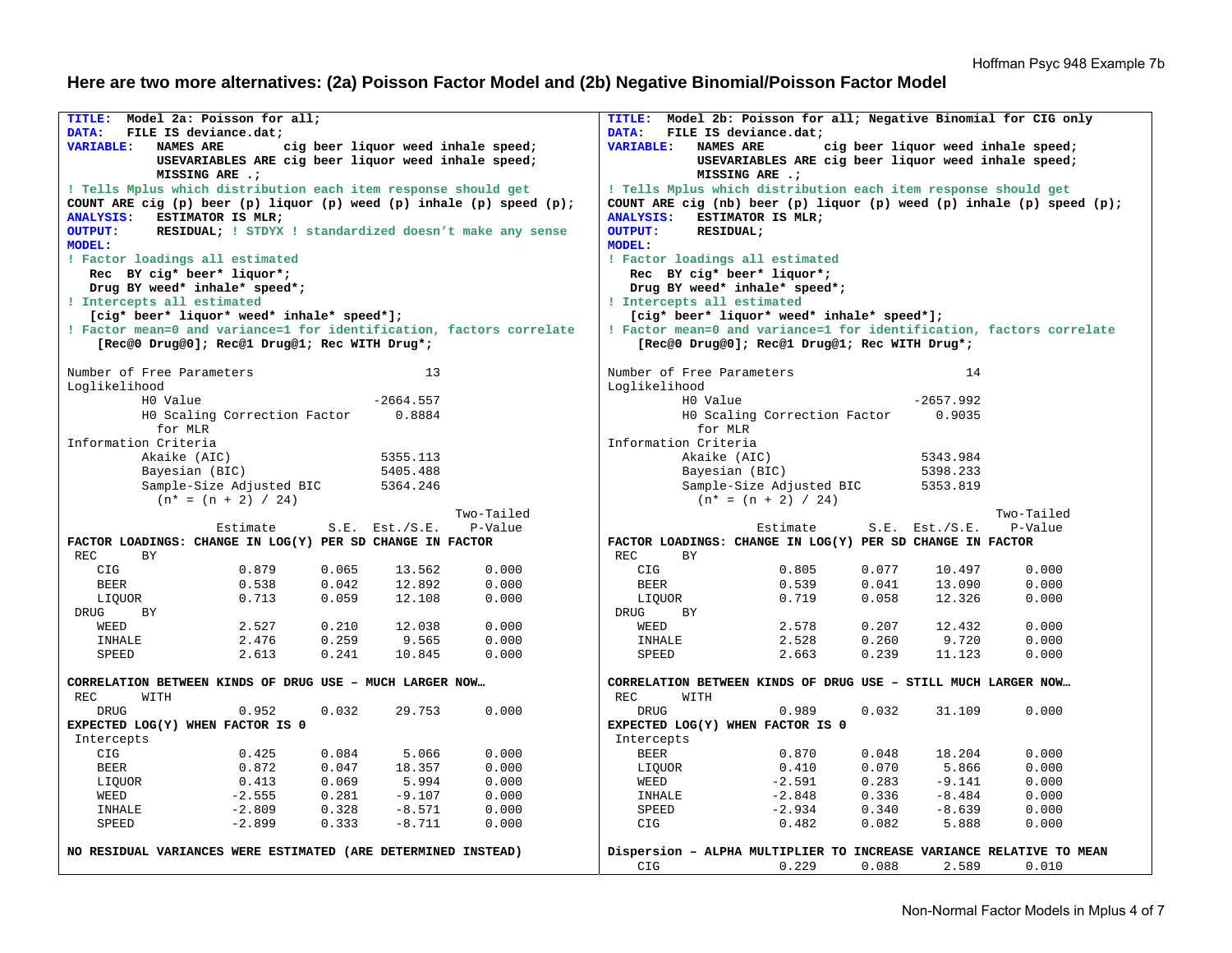# **Here is another alternative: (3) Zero-Inflated Negative Binomial or Poisson Factor Model**

| Model 3: Zero-Inflated Poisson and Negative Binomial (FOR CIG)<br>TITLE:                                        | MODEL RESULTS                                                 |           |       |                     |                                                                      |
|-----------------------------------------------------------------------------------------------------------------|---------------------------------------------------------------|-----------|-------|---------------------|----------------------------------------------------------------------|
| DATA:<br>FILE IS deviance.dat;                                                                                  |                                                               |           |       |                     | Two-Tailed                                                           |
|                                                                                                                 |                                                               | Estimate  |       | $S.E.$ Est./ $S.E.$ | P-Value                                                              |
| <b>VARIABLE:</b><br>NAMES ARE<br>cig beer liquor weed inhale speed;                                             |                                                               |           |       |                     |                                                                      |
| USEVARIABLES ARE cig beer liquor weed inhale speed;                                                             | FACTOR LOADINGS: CHANGE IN LOG(Y) PER SD CHANGE IN FACTOR     |           |       |                     |                                                                      |
| MISSING ARE .;                                                                                                  | APPLIES TO NON-STRUCTURAL ZEROS ONLY                          |           |       |                     |                                                                      |
| ! Tells Mplus which distribution each item response should get                                                  | RECAMT<br>BY.                                                 |           |       |                     |                                                                      |
| COUNT ARE cig (nbi) beer (pi) liquor (pi) weed (pi) inhale (pi)                                                 | CIG                                                           | 0.787     | 0.075 | 10.538              | 0.000                                                                |
| speed (pi);                                                                                                     | <b>BEER</b>                                                   | 0.542     | 0.041 | 13.094              | 0.000                                                                |
|                                                                                                                 | LIQUOR                                                        | 0.725     | 0.059 | 12.358              | 0.000                                                                |
| <b>ANALYSIS:</b><br>ESTIMATOR IS MLR;                                                                           |                                                               |           |       |                     |                                                                      |
| <b>OUTPUT:</b><br>RESIDUAL; ! STDYX ! standardized doesn't make any sense                                       | DRUGAMT<br>BY                                                 |           |       |                     |                                                                      |
| <b>MODEL:</b>                                                                                                   | WEED                                                          | 2.618     | 0.219 | 11.946              | 0.000                                                                |
| ! Factor loadings all estimated for AMOUNT if Structural Non-Zero                                               | INHALE                                                        | 2.472     | 0.297 | 8.315               | 0.000                                                                |
| RecAmt BY cig* beer* liquor*;                                                                                   | SPEED                                                         | 2.707     | 0.245 | 11.041              | 0.000                                                                |
| DrugAmt BY weed* inhale* speed*;                                                                                |                                                               |           |       |                     |                                                                      |
| ! Means all estimated for inflation variables (not predicted)                                                   | CORRELATION BETWEEN KINDS OF DRUG USE IN NON-STRUCTURAL ZEROS |           |       |                     |                                                                      |
| $[{\rm\thinspace cig\#1*}\>\>{\rm\thinspace beer\#1*}\>\>{\rm\thinspace 1iquorth}$ weed#1* inhale#1* speed#1*]; | <b>REC</b><br>WITH                                            |           |       |                     |                                                                      |
| ! Intercepts all estimated for AMOUNT factor                                                                    | <b>DRUG</b>                                                   | 0.983     | 0.034 | 28.730              | 0.000                                                                |
| [cig* beer* liquor* weed* inhale* speed*];                                                                      |                                                               |           |       |                     |                                                                      |
| ! Factor mean=0 and variance=1 for identification, factors correlate                                            |                                                               |           |       |                     | EXPECTED LOGIT OF BEING A STRUCTURAL ZERO, -15 = "TOO SMALL TO FIND" |
| [RecAmt@0 DrugAmt@0]; RecAmt@1 DrugAmt@1; RecAmt WITH DrugAmt*;                                                 | Means                                                         |           |       |                     |                                                                      |
|                                                                                                                 | RECAMT                                                        | 0.000     | 0.000 | 999.000             | 999.000                                                              |
|                                                                                                                 | DRUGAMT                                                       | 0.000     | 0.000 | 999.000             | 999.000                                                              |
| MODEL FIT INFORMATION                                                                                           |                                                               |           |       |                     |                                                                      |
| 20<br>Number of Free Parameters                                                                                 | BEER#1                                                        | $-15.000$ | 0.000 | 999.000             | 999.000                                                              |
|                                                                                                                 | LIOUOR#1                                                      | $-15.000$ | 0.000 | 999.000             | 999.000                                                              |
| Loglikelihood                                                                                                   | WEED#1                                                        | $-2.835$  | 0.848 | $-3.344$            | 0.001                                                                |
| H0 Value<br>$-2654.559$                                                                                         | INHALE#1                                                      | $-2.621$  | 2.184 | $-1.200$            | 0.230                                                                |
| HO Scaling Correction Factor<br>0.9560                                                                          | SPEED#1                                                       | $-4.123$  | 5.086 | $-0.811$            | 0.418                                                                |
| for MLR                                                                                                         | CIG#1                                                         | $-2.597$  | 0.598 | $-4.341$            | 0.000                                                                |
|                                                                                                                 |                                                               |           |       |                     |                                                                      |
| Information Criteria                                                                                            | EXPECTED LOG(Y) WHEN FACTOR IS 0 IN NON-STRUCTURAL ZEROS      |           |       |                     |                                                                      |
| Akaike (AIC)<br>5349.118                                                                                        | Intercepts                                                    |           |       |                     |                                                                      |
| Bayesian (BIC)<br>5426.616                                                                                      | <b>BEER</b>                                                   | 0.869     | 0.048 | 18.183              | 0.000                                                                |
| Sample-Size Adjusted BIC<br>5363.167                                                                            | LIQUOR                                                        | 0.407     | 0.070 | 5.820               | 0.000                                                                |
| $(n* = (n + 2) / 24)$                                                                                           | WEED                                                          | $-2.565$  | 0.305 | $-8.414$            | 0.000                                                                |
|                                                                                                                 | INHALE                                                        | $-2.715$  | 0.457 | $-5.934$            | 0.000                                                                |
|                                                                                                                 | SPEED                                                         | $-2.967$  | 0.375 | $-7.905$            | 0.000                                                                |
| ZIP AND ZINB Inflation factors: Although we could have fit factors for                                          | CIG                                                           | 0.555     | 0.094 | 5.892               | 0.000                                                                |
| the zero-inflation part (the logit of being a structural zero is                                                |                                                               |           |       |                     |                                                                      |
| predicted by each factor), those models showed severe convergence                                               | Variances                                                     |           |       |                     |                                                                      |
| problems, most likely because the probability of being a structural                                             | <b>RECAMT</b>                                                 | 1.000     | 0.000 | 999.000             | 999.000                                                              |
| zero was so small in this particular sample. For instance, the largest                                          | DRUGAMT                                                       | 1.000     | 0.000 | 999.000             | 999.000                                                              |
| probability is for the mean of CIG#1 (logit of $-2.597$ = prob of .07).                                         |                                                               |           |       |                     |                                                                      |
| So we proceed with a single factor for each item for now.                                                       |                                                               |           |       |                     | Dispersion - ALPHA MULTIPLIER TO INCREASE VARIANCE RELATIVE TO MEAN  |
|                                                                                                                 | CIG                                                           | 0.101     | 0.093 | 1.091               | 0.275                                                                |
| Further, the AIC and BIC are higher in this zero-inflated model,                                                |                                                               |           |       |                     |                                                                      |
| suggesting that most of the items do not need "structural zeros", or                                            |                                                               |           |       |                     |                                                                      |
| that including inflation parameters for the extra zeros does not help                                           |                                                               |           |       |                     |                                                                      |
| model fit.                                                                                                      |                                                               |           |       |                     |                                                                      |
|                                                                                                                 |                                                               |           |       |                     |                                                                      |
|                                                                                                                 |                                                               |           |       |                     |                                                                      |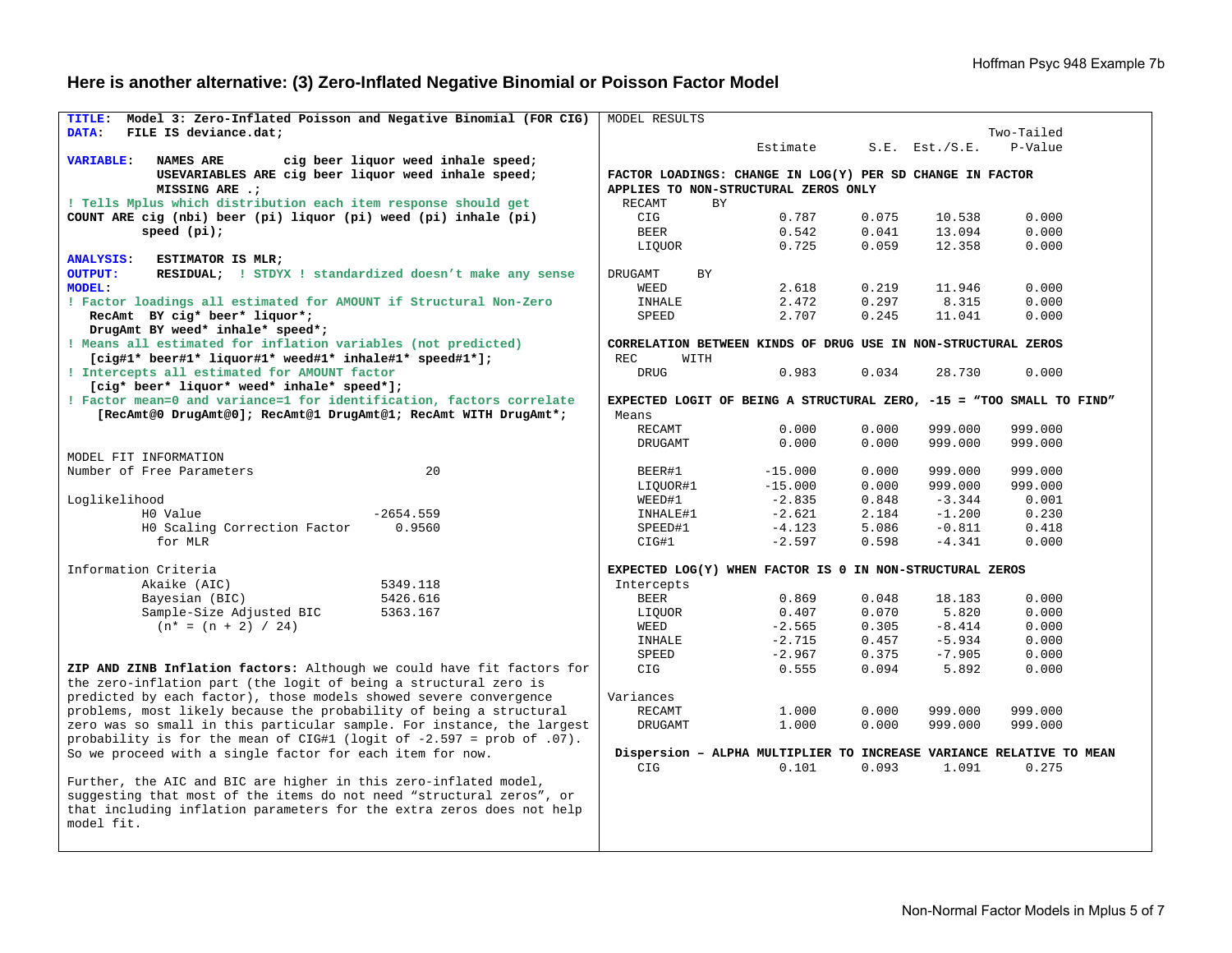# **Here is another alternative: (4) Two-Part Factor Model (here, with a log transformation of the continuous part)**

|                                      | TITLE: Model 4: Two-Part Distributions (0 vs. log something)        |                                                                                                          |          |          |                                                       | Two-Tailed |  |  |
|--------------------------------------|---------------------------------------------------------------------|----------------------------------------------------------------------------------------------------------|----------|----------|-------------------------------------------------------|------------|--|--|
| DATA:                                | FILE IS deviance.dat:                                               |                                                                                                          | Estimate |          | $S.E.$ Est./ $S.E.$                                   | P-Value    |  |  |
|                                      |                                                                     | FACTOR LOADINGS FOR "NOT 0": CHANGE IN LOGIT(Y=SOMETHING INSTEAD OF                                      |          |          |                                                       |            |  |  |
|                                      | DATA TWOPART: ! Instructs Mplus to cut up each into 0/log of amount | 0) PER SD CHANGE IN FACTOR (APPLIES TO ALL 0 VALUES)                                                     |          |          |                                                       |            |  |  |
| NAMES ARE                            | cig beer liquor weed inhale speed;                                  | RECNOT0<br><b>BY</b>                                                                                     |          |          |                                                       |            |  |  |
| <b>BINARY ARE</b>                    | Bcig Bbeer Bliquor Bweed Binhale Bspeed;                            | <b>BCIG</b>                                                                                              | 1.350    | 0.210    | 6.415                                                 | 0.000      |  |  |
|                                      | CONTINUOUS ARE Cciq Cbeer Cliquor Cweed Cinhale Cspeed;             | <b>BBEER</b>                                                                                             | 3.614    | 0.882    | 4.099                                                 | 0.000      |  |  |
| CUTPOINT IS 0:                       |                                                                     | <b>BLIQUOR</b>                                                                                           | 3.079    | 0.694    | 4.439                                                 | 0.000      |  |  |
|                                      | TRANSFORM IS LOG; ! Could also use "NONE" for no transformation     | DRUGNOT0<br>BY                                                                                           |          |          |                                                       |            |  |  |
|                                      |                                                                     | <b>BWEED</b>                                                                                             | 4.415    | 1.075    | 4.106                                                 | 0.000      |  |  |
| <b>VARIABLE:</b><br><b>NAMES ARE</b> | cig beer 1 iquor weed inhale speed;                                 | <b>BINHALE</b>                                                                                           | 2.712    | 0.474    | 5.716                                                 | 0.000      |  |  |
|                                      | USEVARIABLES ARE Bcig Bbeer Bliquor Bweed Binhale Bspeed            | <b>BSPEED</b>                                                                                            | 4.313    | 0.976    | 4.419                                                 | 0.000      |  |  |
|                                      | Ccig Cbeer Cliquor Cweed Cinhale Cspeed;                            |                                                                                                          |          |          |                                                       |            |  |  |
|                                      | CATEGORICAL ARE Bcig Bbeer Bliquor Bweed Binhale Bspeed;            |                                                                                                          |          |          |                                                       |            |  |  |
|                                      | MISSING ARE .;                                                      | FACTOR LOADINGS FOR "AMT": CHANGE IN LOG(AMOUNT Y) PER SD CHANGE IN<br>FACTOR (APPLIES TO ALL NON-ZEROS) |          |          |                                                       |            |  |  |
|                                      |                                                                     |                                                                                                          |          |          |                                                       |            |  |  |
| <b>ANALYSIS:</b>                     |                                                                     | RECAMT BY                                                                                                |          |          |                                                       |            |  |  |
|                                      | ESTIMATOR IS MLR;                                                   | CCIG                                                                                                     | 0.385    | 0.052    | 7.365                                                 | 0.000      |  |  |
| <b>OUTPUT:</b>                       | RESIDUAL STDYX TECH4; ! TECH4 gives factor correlation matrix       | <b>CBEER</b>                                                                                             | 0.565    | 0.028    | 20.241                                                | 0.000      |  |  |
| <b>MODEL:</b>                        |                                                                     | CLIOUOR                                                                                                  | 0.500    | 0.031    | 16.175                                                | 0.000      |  |  |
|                                      | ! Factor loadings all estimated for 2 separate factors (0/amount)   | DRUGAMT BY                                                                                               |          |          |                                                       |            |  |  |
|                                      | RecNot0 BY Bcig* Bbeer* Bliquor*;                                   | CWEED                                                                                                    | 0.916    | 0.111    | 8.293                                                 | 0.000      |  |  |
|                                      | DrugNot0 BY Bweed* Binhale* Bspeed*;                                | <b>CINHALE</b>                                                                                           | 0.434    | 0.113    | 3.846                                                 | 0.000      |  |  |
|                                      |                                                                     | CSPEED                                                                                                   | 0.554    | 0.107    | 5.162                                                 | 0.000      |  |  |
| RecAmt                               | BY Ccig* Cbeer* Cliquor*;                                           |                                                                                                          |          |          |                                                       |            |  |  |
|                                      | DrugAmt BY Cweed* Cinhale* Cspeed*;                                 | Thresholds - EXPECTED LOGIT(Y=0) FOR 0 VS SOMETHING WHEN FACTOR IS 0                                     |          |          |                                                       |            |  |  |
|                                      |                                                                     | BCIG\$1                                                                                                  | $-1.078$ | 0.165    | $-6.523$                                              | 0.000      |  |  |
|                                      | ! Thresholds all estimated for binary part                          | BBEER\$1                                                                                                 | $-4.545$ | 0.921    | $-4.934$                                              | 0.000      |  |  |
|                                      | [Bcig\$1* Bbeer\$1* Bliquor\$1* Bweed\$1* Binhale\$1* Bspeed\$1*];  | BLIOUOR\$1                                                                                               | $-2.012$ | 0.420    | $-4.787$                                              | 0.000      |  |  |
|                                      | ! Intercepts all estimated for continuous part                      | BWEED\$1                                                                                                 | 3.215    | 0.733    | 4.386                                                 | 0.000      |  |  |
|                                      | [Ccig* Cbeer* Cliquor* Cweed* Cinhale* Cspeed*];                    | BINHALE\$1                                                                                               | 2.636    | 0.403    | 6.542                                                 | 0.000      |  |  |
|                                      |                                                                     | BSPEED\$1                                                                                                | 3.643    | 0.768    | 4.745                                                 | 0.000      |  |  |
|                                      | ! Residual variances all estimated for continuous part              | Intercepts - EXPECTED LOG(AMOUNT Y) IF NON-ZERO WHEN FACTOR IS 0                                         |          |          |                                                       |            |  |  |
|                                      | Ccig* Cbeer* Cliquor* Cweed* Cinhale* Cspeed*;                      | CCIG                                                                                                     | 0.789    | 0.049    | 16.256                                                | 0.000      |  |  |
|                                      |                                                                     | <b>CBEER</b>                                                                                             | 0.911    | 0.038    | 23.994                                                | 0.000      |  |  |
|                                      | ! Factor mean=0 and factor variance=1 for identification            | CLIOUOR                                                                                                  | 0.676    | 0.038    | 17.737                                                | 0.000      |  |  |
|                                      | [RecNot0@0 RecAmt@0 DrugNot0@0 DrugAmt@0];                          | CWEED                                                                                                    | $-0.272$ | 0.164    | $-1.657$                                              | 0.097      |  |  |
|                                      | RecNot0@1 RecAmt@1 DrugNot0@1 DrugAmt@1;                            | <b>CINHALE</b>                                                                                           | 0.116    | 0.139    | 0.840                                                 | 0.401      |  |  |
|                                      |                                                                     | <b>CSPEED</b>                                                                                            | $-0.018$ | 0.157    | $-0.116$                                              | 0.908      |  |  |
|                                      | ! All factors correlated by default                                 | Residual Variances - AMOUNT OF ITEM VARIANCE "NOT THE FACTOR"                                            |          |          |                                                       |            |  |  |
|                                      | RecNot0 WITH RecAmt* DrugNot0* DrugAmt*;                            | CCIG                                                                                                     | 0.413    | 0.036    | 11.384                                                | 0.000      |  |  |
|                                      | RecAmt WITH DrugNot0* DrugAmt*;                                     | CBEER                                                                                                    | 0.066    | 0.020    | 3.317                                                 | 0.001      |  |  |
| DrugNot0 WITH DrugAmt*;              |                                                                     | CLIQUOR                                                                                                  | 0.131    | 0.020    | 6.653                                                 | 0.000      |  |  |
|                                      |                                                                     | <b>CWEED</b>                                                                                             | 0.074    | 0.084    | 0.882                                                 | 0.378      |  |  |
| Number of Free Parameters            | 36                                                                  | <b>CINHALE</b>                                                                                           | 0.260    | 0.060    | 4.345                                                 | 0.000      |  |  |
| Loglikelihood                        |                                                                     | CSPEED                                                                                                   | 0.252    | 0.054    | 4.656                                                 | 0.000      |  |  |
| H0 Value                             | $-1727.508$                                                         |                                                                                                          |          |          |                                                       |            |  |  |
|                                      | HO Scaling Correction Factor<br>0.9497                              | TECH4 OUTPUT:                                                                                            |          |          |                                                       |            |  |  |
| for MLR                              |                                                                     |                                                                                                          |          |          | ESTIMATED CORRELATION MATRIX FOR THE LATENT VARIABLES |            |  |  |
|                                      |                                                                     | RECNOT0                                                                                                  |          | DRUGNOT0 | RECAMT                                                | DRUGAMT    |  |  |
| Information Criteria                 |                                                                     |                                                                                                          |          |          |                                                       |            |  |  |
| Akaike (AIC)                         | 3527.016                                                            | RECNOT0                                                                                                  | 1,000    |          |                                                       |            |  |  |
|                                      | Bayesian (BIC)<br>3666.513                                          | DRUGNOT0                                                                                                 | 0.922    | 1.000    |                                                       |            |  |  |
|                                      | 3552.305<br>Sample-Size Adjusted BIC                                | 0.659<br>RECAMT                                                                                          |          | 0.707    | 1.000                                                 |            |  |  |
|                                      | $(n* = (n + 2) / 24)$                                               | 0.766<br><b>DRUGAMT</b>                                                                                  |          | 0.834    | 0.757                                                 | 1,000      |  |  |
|                                      |                                                                     |                                                                                                          |          |          |                                                       |            |  |  |